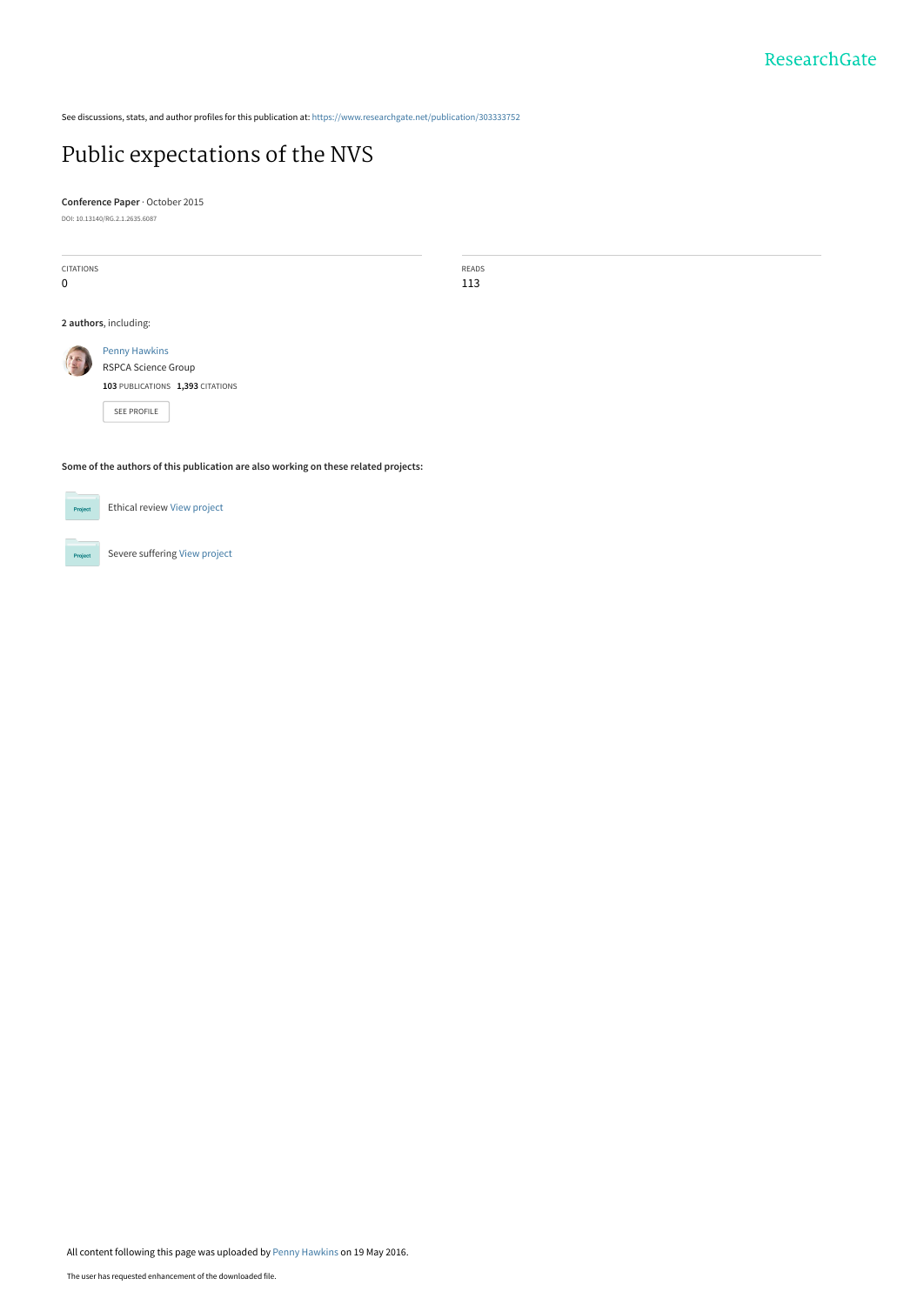## **Public expectations of the NVS**

#### **Maggy Jennings and Penny Hawkins, RSPCA**

#### **Abstract**

Surveys have shown that vets are in general highly trusted by the public, because of their role to ensure the health and welfare of animals committed to their care, as stated in their declaration to the RCVS. However, there do not seem to be any published surveys regarding the public's views on, or expectations of, laboratory animal vets. For this paper, therefore, we asked a wide range of friends and colleagues, constituting a broad spectrum of 'the public', what they would expect of vets in laboratories. The answers ranged from the view that this presented vets with an unacceptable conflict of interest, through the opinion that vets should be the ones who carried out all procedures, to more practical expectations regarding their authority in prioritising animal welfare within science, providing knowledge and expertise in animal health and welfare, giving a well considered opinion on ethical issues, supporting other Named Persons and contributing to the Animal Welfare and Ethical Review Body. The presentation will aim to generate further discussion on these views and expectations, why they may be held, and how realistic they are in actuality.

#### **1. Introduction**

The RSPCA, which represents a significant sector of the public, believes the role of the NVS to be crucial to the effective implementation of the Animals (Scientific Procedures) Act 1986 (ASPA) and has clear expectations of the role, which will be covered later in this paper. But what might the wider public think? There are two points which might provide a simple answer:

- Animal experiments are a high profile issue and polls have shown that people are concerned about animal suffering and want to see it reduced, or ended altogether.
- People associate vets in general with caring for and treating animals, to ensure their health and welfare and stop them from suffering.

These points might lead people to think either that "vets should work in labs and their role is to stop suffering in experiments" or "vets could not possibly work in labs because of the animal suffering that occurs there" - and we have heard both views expressed. However, we were interested to discover whether there was any factual information in the public domain that could provide a more detailed - or nuanced - view on what the 'wider' public thinks and expects of the role of the NVS.

#### **2. Sources of information searched**

There have been numerous surveys of public opinion on the use of animals in scientific research and testing (e.g. Ipsos MORI 2014), but is there any information on how the general public views the role of the Named Veterinary Surgeon (NVS) in establishments where animal procedures are carried out? We researched this question using a number of different sources and approaches, as listed below.

#### **2.1 Legislation**

Legislation should, in general, reflect public opinion (although laws may lag behind prevailing attitudes) and so should provide some clues to public expectations. In the case of animal use in scientific procedures, legislation around the world requires that vets have a role in the regulation of such use, though the exact nature of the role may vary from country to country. The role of the NVS in the UK as set out in the Home Office Guidance on the Operation of the ASPA (Home Office 2014, pp 72-74) is probably the most comprehensive anywhere in the world. However, although the Guidance is freely available, public awareness of it is likely to be very low.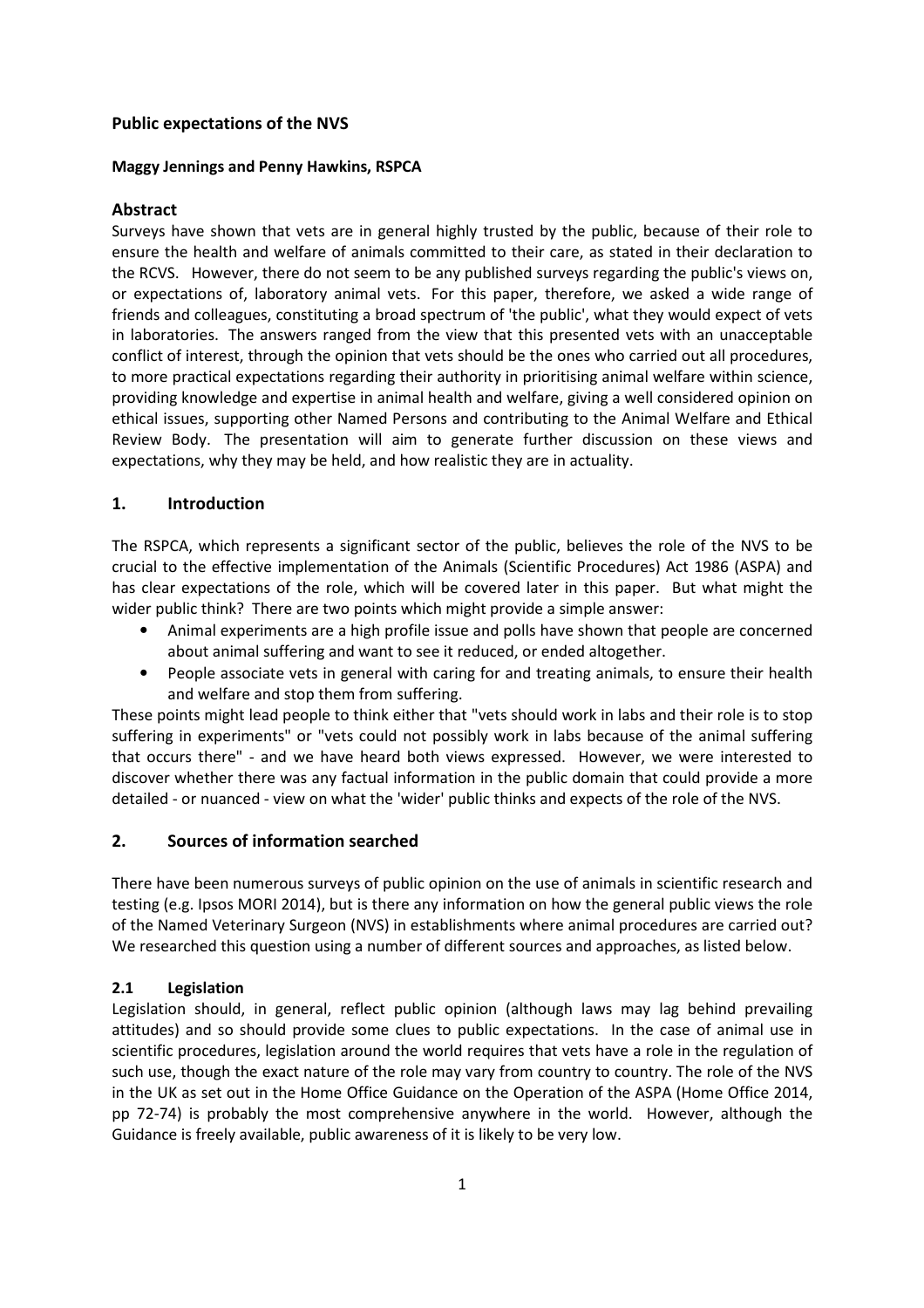## **2.2 Public opinion polls**

Public opinion on the veterinary profession as a whole is high - the recent RCVS/BVA national opinion poll of 2000 members of the public showed that "*94% of the public trusts the veterinary profession generally or completely*" (Anonymous 2015). However, the focus of the poll was on vets in practice, and in searching the web we could not find any comparable survey specifically addressing the public's views on - or expectations of - vets in labs.

The regular Ipsos MORI polls on the use of animals in research from 1999 to 2014 have focussed on whether or not the public accepts animal use and whether they had confidence in its regulation. Respondents were clearly very concerned about animal suffering and the need to prevent this as far as possible, but there did not appear to be any mention of the role of vets *per se* either in the questions posed or in the answers.

# **2.3 Consultations for the Concordat on Openness**

RSPCA Research Animals Department staff were involved in the development of the public consultation workshops carried out for the Concordat on Openness in 2013 (UAR 2015). The workshops comprised groups of people selected as having no specific knowledge or interest in animal experiments, so were a useful sample of a genuine 'general public', and provided a potential source of information.

## **2.4 Informal survey of friends and colleagues**

In the absence of formal information, we asked a wide range of friends and colleagues, constituting a broad spectrum of 'the public', what they would expect of vets in labs. This did not constitute a proper survey, but it did provide a good sample of the range of views likely to be held within the wider population. Everyone we talked to thought it was an interesting and important topic which deserved further exploration.

#### **2.5 The RSPCA view**

The RSPCA has a supporter base of over 500,000 people, and so represents a significant sector of the public which is concerned about animal suffering. Reducing suffering in experiments is a high priority for the Society and its supporters and it has well defined views on the role of the NVS and other Named Persons under the ASPA.

# **3. Summary of comments received**

Information collected from 2.3 to 2.5 above provided comments from three categories of people:

- i. Those that knew nothing i.e. people with no specific interest or background in animal experiments, including participants in the Concordat-related workshops
- ii. Those that knew a little i.e. people with an interest in animal welfare and a little knowledge of animal in research and testing (including participants in the Concordat-related workshops once these had started); and
- iii. Those that knew a lot i.e. animal welfare organisations (RSPCA and FRAME) and others with detailed knowledge.

#### **3.1 Those with no specific knowledge of animal experiments**

The conclusion from talking to 'ordinary' people i.e. those with no knowledge of, or particular interest in, animal experiments, is that it is doubtful whether the 'average member of the public' actually knows that vets do have a role in the research environment; and they certainly do not know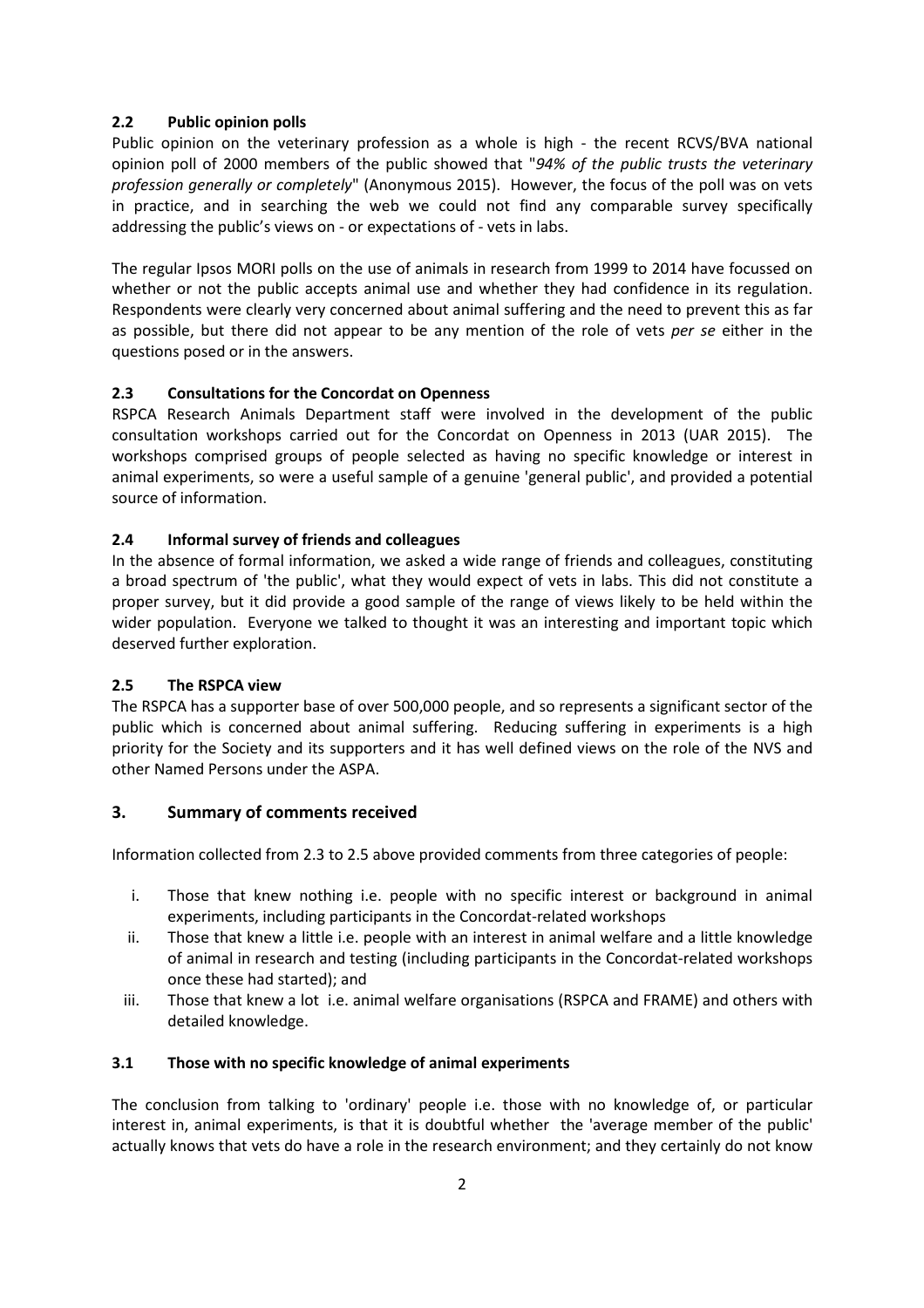anything about the role of the NVS. Even some veterinary students do not seem to know about the NVS role given this quote from a participant in the LAVA Extramural Scheme (PLF 2015): *"My placement under the LAVA EMS-scheme was a massive eye-opener. Despite being a final year vet student, I had no idea what the NVS actually did and the true nature of animal testing..."* This should be a serious concern. (There is of course plenty of information about the role of the NVS on many different laboratory animal related websites, but you would need to have a specific interest in the topic and know where to look.)

Nevertheless, three common themes emerged from discussions:

## • **Conflicts of interests**

Some people questioned how vets, who loved animals and had dedicated themselves to looking after them, could work in an environment where animals were deliberately caused pain, suffering or distress. How could that possibly fit with the declaration that a veterinary surgeon makes to the RCVS? That is:

 "*I promise and solemnly declare that I will pursue the work of my profession with integrity and accept my responsibilities to the public, my clients, the profession and the RCVS, and that above all, my constant endeavour will be to ensure the health and welfare of animals committed to my care*."

## • **Carrying out scientific procedures**

In the Concordat workshops, several participants expected that vets would carry out all scientific procedures on animals on the grounds that they would be well trained, skilled and competent. The thought that a non-veterinary trained person could carry out procedures on animals was considered to be wrong.

#### • **Level of authority**

Once participants in these workshops gained a better understanding of the regulation and operation of animal experiments, their concerns focussed on ensuring that 'welfare officers' (presumably including vets as well as other animal care staff) should have enough seniority to "*stand against senior research teams*" and put the case for animal welfare against other considerations (Ipsos MORI 2013).

It was suggested that there would be various ways an institution could signal the enhanced role of the 'welfare officer' to the public. This could include the officer having a job title which clearly showed they were at the highest level of the organisation; having a role in all project licence applications; being able to request CCTV footage of any procedure; and having a clear line of contact with the Home Office Inspectorate and a good relationship with external animal welfare organisations.

#### **3.2 Those who knew a little**

There were some additional common themes expressed by those who knew a little about animal use in science. In particular they expected vets to:

- speak for the animals who cannot speak for themselves, championing the animals' cause;
- treat animals kindly;
- see things from the animals' perspective;
- speak out when they see 'bad things';
- be able to 'make things better';
- have the dedication and authority to stop or prevent animals from suffering.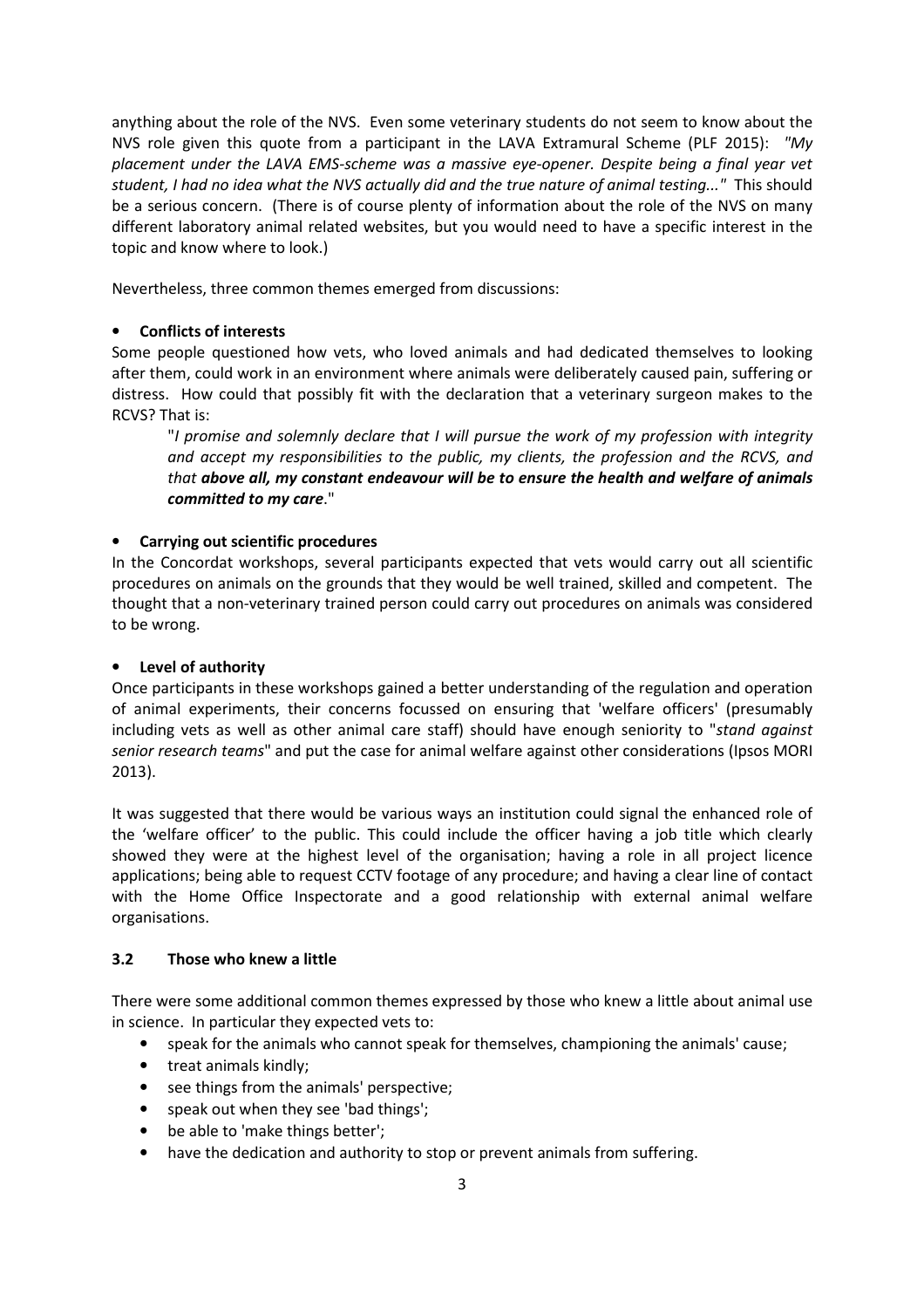One person added that they hoped the vet **"***would be approachable, readily available and would instil a thoughtful attitude in other staff.***"** 

# **3.2.1 A cautionary word**

One issue to be aware of is that some people in this category had been influenced by websites from establishments explaining their use of animals and referring to veterinary care as a part of this. For example: [the University] "*also employs a group of trained vets who are specialised in caring for research animals. Their roles include advising researchers on topics such as designing the most ethical experiments, and the use of pain relief and anaesthesia. These vets are on call round-the-clock to provide emergency care to animals when needed*."

This is, of course, all true, but given the popular mindset that the presence of a vet will 'make everything alright' for animals, in our view it is somewhat disingenuous for establishments and other organisations to use the attending vets to try to allay concerns about, or 'normalise' animal use.

## **3.3. Those who knew a lot**

We have unashamedly based the category of those that knew a lot on the RSPCA's view! However, many of the points were also echoed by others working in the field including vets, animal technologists and other animal welfare organisations with whom we also discussed the issue.

The RSPCA has always supported and promoted the NVS role. In our view, the knowledge, expertise and experience of the NVS is absolutely crucial in influencing an establishment's culture:

- helping to prioritise animal welfare within science;
- providing knowledge and expertise in animal health and welfare and the 3Rs;
- setting standards nationally and internationally
- giving a well considered and independent opinion on ethical issues;
- supporting other Named Persons; and
- contributing to staff training and standards of competency.

These come together with the NVS's role in the Animal Welfare and Ethical Review Body (AWERB) which we see as crucial, as did the Home Office since the minimum AWERB membership set out in the Home Office Guidance requires *"at least one of an establishment's NVSs"*.

# **3.3.1 Some concerns that cause conflict with expectations**

The role and responsibilities of the NVS, as set out in the Home Office Guidance, deal with most of the RSPCA's expectations *provided* the Guidance is *stringently interpreted and implemented*. However, there is a problem in that nearly all the requirements are about *advising* on animal welfare and good practice for scientific procedures, whereas the Society, and we think the public, would *hope and expect* that the NVS would be able to *ensure* these things. This leads to concerns that conflict with expectations, since the problem with 'giving advice' is that people may not take it.

The key concerns in this respect that we have encountered during our work within the scientific community are:

i. The NVS may not have the necessary support, authority, or sometimes experience, to challenge scientists (particularly senior ones) and prevent them 'going too far' - for example, with respect to the amount of instrumentation to monitor multiple parameters an animal is subjected to, or the length of time instrumented animals are kept.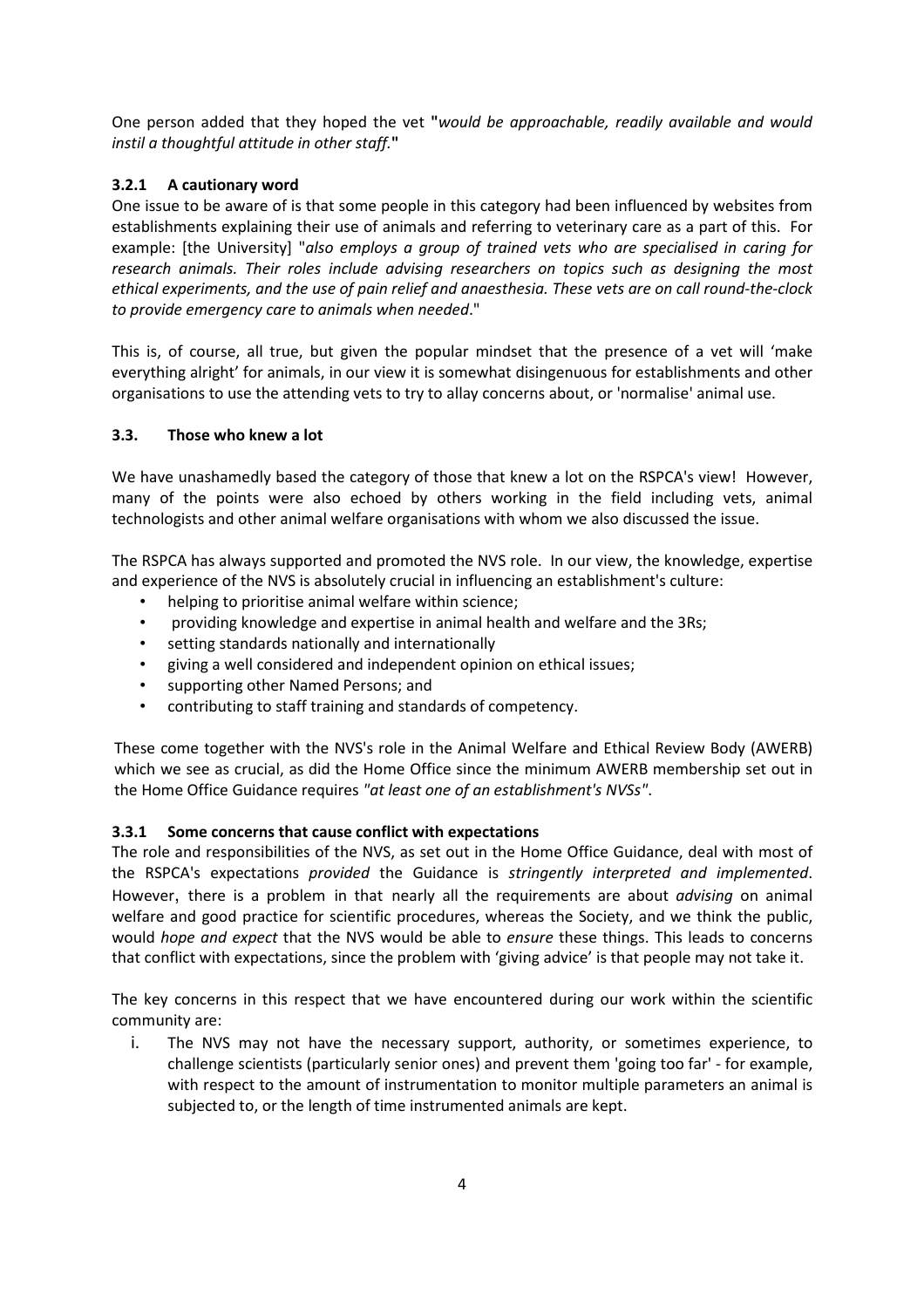- ii. There may be a 'cultural belief' that one cannot tell scientists what to do even when they are using poor or outdated techniques that negatively affect both animal welfare and science.
- iii. When the NVS is a vet in practice, he or she may have a different concept of what is 'normal' in a laboratory situation and may not be up to date with 3Rs related issues.
- iv. Internal politics, pressure of work and cost constraints may tie hands with respect to improving animal welfare and applying the 3Rs.
- v. There can be conflicts of interests between animal welfare and the interests of the establishment where animal welfare is, in reality, not going to be the highest priority. In some cases the interests of animal welfare may conflict with intellectual interests in the science or the demands of clients or funders.

We find these issues hard to accept and believe that the wider public would find it equally so. Points (i) and (ii) are particularly problematic. The ASPA requires suffering to be minimised, and implementing this should have priority over both 'tradition' and 'academic freedom'.

## **3.3.2 Resolving concerns and realising expectations**

The above concerns need to be resolved if the expectations of the NVS role are to be realised. In our experience, resolution is most likely to be achieved in establishments where there is a good culture of care, all Named Persons are well supported and serious efforts have been made to engage scientists with animal welfare, the 3Rs, ethical issues and the Named Persons' roles. The AWERB clearly provides a good focus for developing this sort of culture - which is also one of its functions (see RSPCA/LASA 2015). There are other useful initiatives which help to raise awareness, for example: posters, induction packs and training focussing on 'know your NVS', or 'know your AWERB', so there is no excuse for not understanding the importance of the NVS and AWERB roles.

#### **4. Concluding comments**

We recognise that our search for information and discussions do not amount to a proper survey of public expectations of the NVS roles and responsibilities. Nevertheless, we consider it can be concluded that the wider public has little or no knowledge of the presence, let alone the role, of the NVS in research facilities. It is therefore difficult to say categorically what people's expectations are. However, on the basis of their views of vets in general, they would probably expect the NVS to be the animals' advocate, to see things from the animals' perspective and to prevent or at least minimise suffering. We also suspect that if people knew more about animal research and testing and how it is regulated, their expectations would echo those of the RSPCA, with the emphasis on *ensuring* good welfare and good practice – not just *advising* on this – and they would want the NVS to ensure that animals are respected and well treated at all times. That would mean raising awareness and resolving the concerns detailed above, which we believe should be a priority for LAVA for the immediate future.

We leave you with some questions: what, in an ideal world, would you want the public to know about and expect of the NVS? And should you first find out what they *think* the NVS does and what they *expect* the NVS to do?

This directly relates to the Concordat on Openness, which raises another question: how will LAVA, which has signed up to this, be ensuring that it complies in full? The Concordat requires signatories to provide 'clear information about the nature of [their] own involvement with animal research'. This presents the opportunity (and a requirement!) to inform the public about the nature of the NVS's involvement. How, then, does LAVA see its involvement in the Concordat developing,